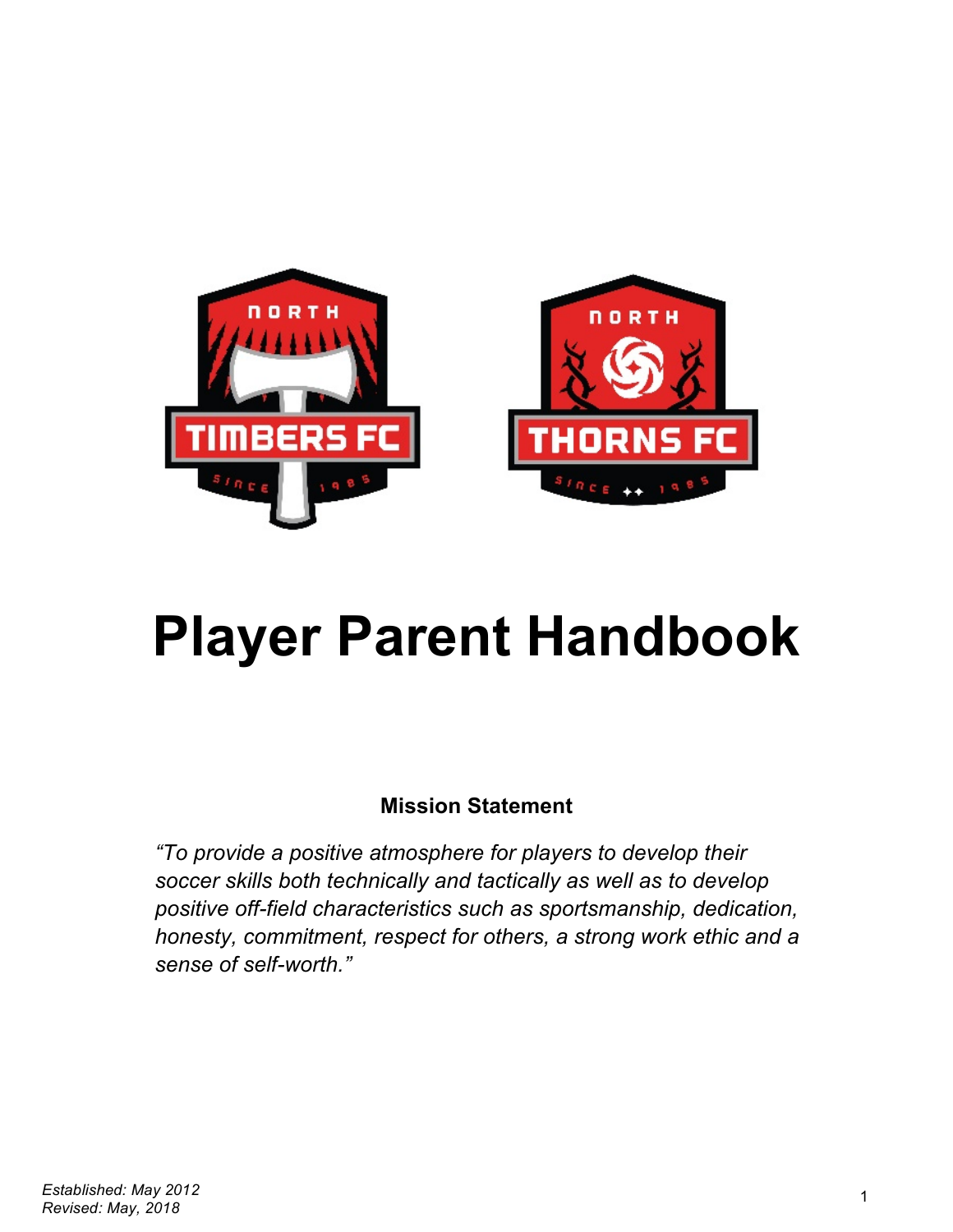NOTE: This document will be updated as necessary by the board of directors.

# **Table of Contents**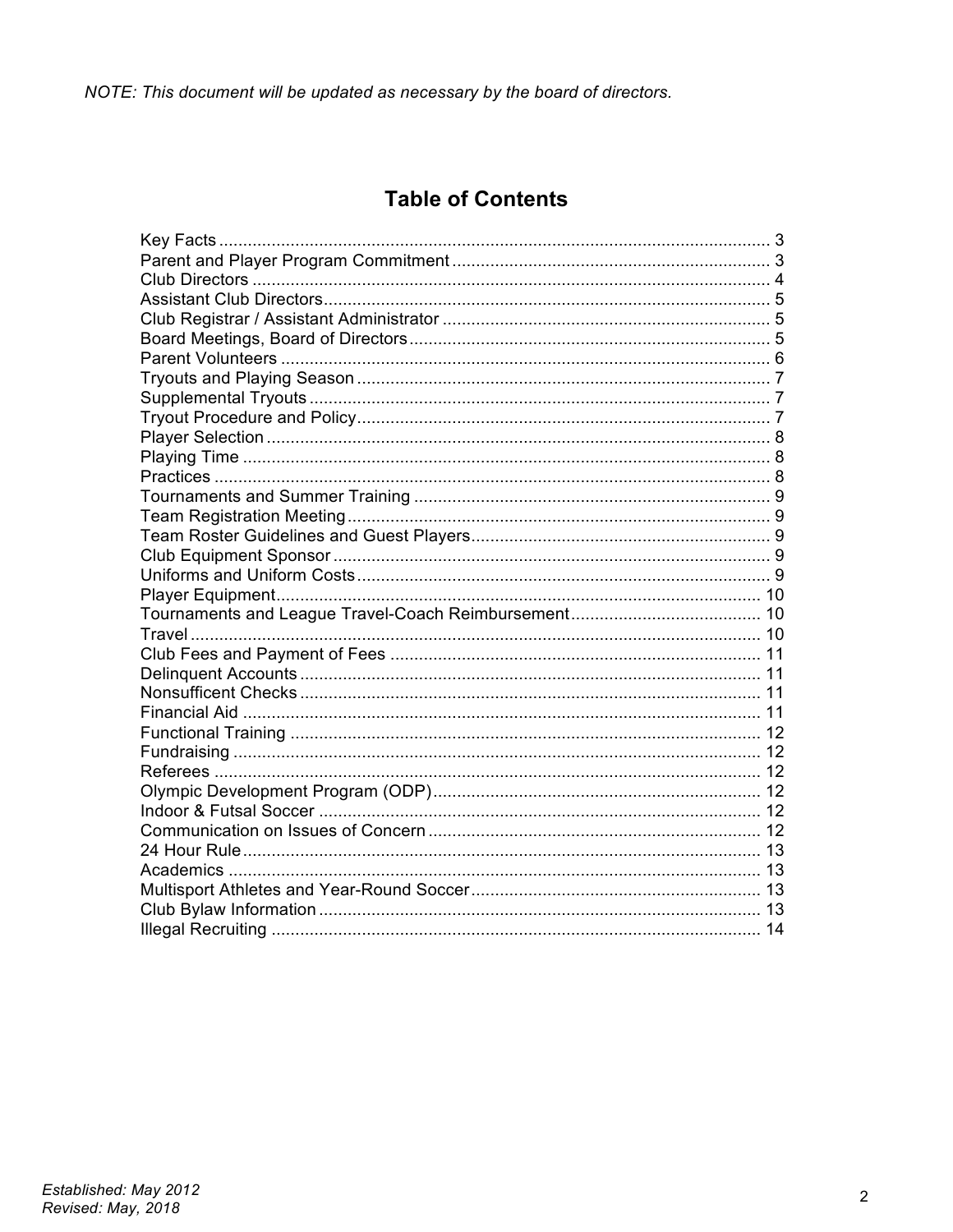# **Key Facts:**

- The Club is governed by an elected Board of Directors and its membership includes parents, players, coaches, referees, and other volunteers.
- The Club was founded in 1985 and is run mostly by volunteer labor. It depends on the participation of ALL parents for its success.
- The Club consists of both boys and girls teams from U-8 up to U-18.
- U-8 through U-11(and some U12) teams are considered "developmental" with emphasis on technical skill development.
- U-12 through U-20 teams are considered "competitive" with emphasis on technical and tactical development.
- Colors: Red/White.
- Affiliated with IYSA (Idaho Youth Soccer Association).
- Teams can compete in a variety of leagues including: IYSA's State and Local Leagues, multiple levels of PSPL-Puget Sound and Far West Regional League.
- Member of US Soccer Club and US Youth Soccer.
- Alliance Club of the Portland Timbers and Portland Thorns

# **Parent and Player Program Commitment**

Players: When players join the Timbers and Thorns North FC, they are making a commitment of becoming better soccer players and individuals both on and off the field. They are expected to be positive figures to their teams and in the community.

*Player Responsibilities:*

- Treat teammates, opposing players, coaches, referees and spectators with respect.
- Every Timbers and Thorns North FC player must read and sign a "player code of conduct" form as part of the registration process, and abide by that code.
- Arrive at minimum 10 minutes before practices start with all the proper equipment (shoes, shinguards, shorts, inflated soccer ball and water bottle).
- Arrive at game fields promptly when your coach requires (usually 45-60 minutes prior to kickoff).
- Have a timely ride home from games and practices.
- Have your home and away (alternate) uniforms with you at ALL GAMES. Failure to bring both uniforms may result in a player not being allowed to play. All players must wear matching uniform and not conflict with the color of the opposing team.
- Take responsibility for communicating with your coach. If you have an issue or concern, speak directly with your coach about it.
- Play within the rules of the game of soccer.
- Demonstrate self-control.
- Support your teammates.
- Practice good sportsmanship at all times.
- Accept the decisions of the referee without gesture or argument.
- Win without boasting, and if you lose, do so gracefully and without excuses.
- Honor your commitment to the team and attend all practices and games, unless special circumstances, injury or illness prevent it. Whenever possible, an absence from a practice or game should be discussed with the coach before the absence occurs.
- Maintain a sense of dedication to the team. Keep competitively sharp and in good condition. Strive for improvement.
- *Never* quit or walk off the field from a game or practice.
- Report all injuries to the team coach as soon as possible.
- Keep your uniform clean and in good condition.
- Follow and adhere to the Timbers and Thorns North FC travel and tournament rules.
- Take responsibility for organizing time to ensure that adequate time and attention is devoted to your studies/academics.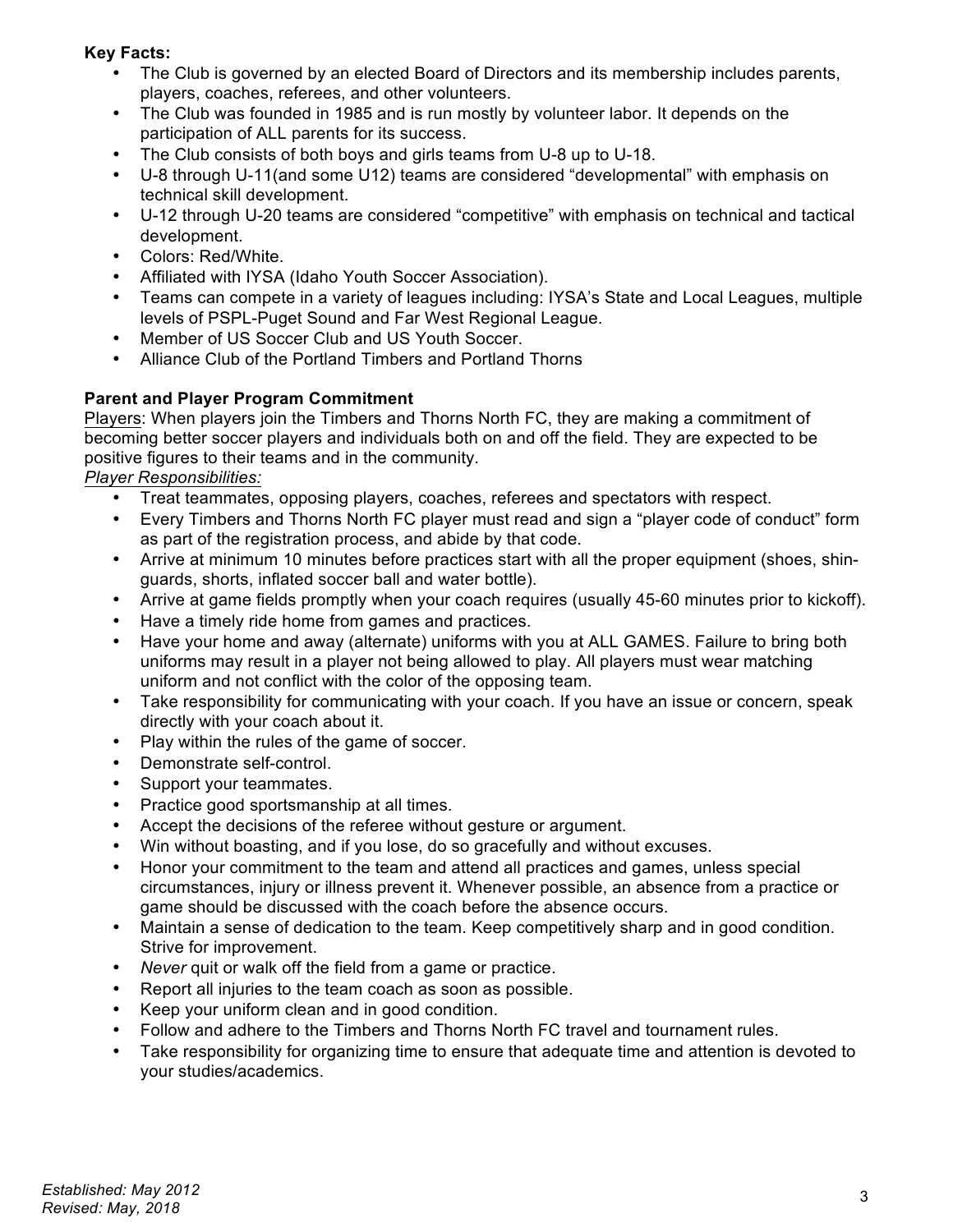# *Parent Responsibilities*

- Avoid coaching from the sidelines. Cheer but do not coach. Coaches do not need conflicting messages being sent and players need to be able to hear the team coach.
- Parents who cannot display appropriate behavior on the sidelines will be asked / expected to leave the game and may be asked to appear before the board of directors.
- Players and parents should be flexible and supportive of their team coach. Remember these coaches are for the most part, *volunteers* and give an incredible amount of their own time for the good of the game. Head coaches receive a small stipend at the end of the season.
- Be considerate as to when and when not to speak to the coaches. Ask if there is an appropriate time to talk. Avoid calling coaches after 9:00 p.m. or any time on Sunday.
- All parents are expected to volunteer to serve the club in some capacity.
- This will include mandatory volunteer duties at the Hot Shot Tournament. Those who fail to fulfill this obligation will be fined \$100 per player. This includes failure to volunteer, and failure to report to your volunteer position.
- To complete the player registration process, parents must sign the parent expectation form and sign off on their player's code of conduct form.
- There is a financial commitment for joining the club that includes registration fees, purchasing uniforms, tournament fees and travel expenses to games and tournaments. Players not current on their fees to the club or to the team will be placed on a "no pay, no play" list.
- Help your player take responsibility for rest and meals.
- Encourage your player to solve his/her own problems and take responsibility for his/her own actions, rather than doing it for them. In general, players should communicate with the coach regarding injury, absence, playing a different position or playing time before the parent does.
- Get your player to and from practices and games on time.
- Respect the competition without them, we would have no one to play and no way to improve.
- Be respectful of referees. This is crucial the referees range from new to seasoned referees and turnover in the referees is directly connected to critical comments from the sidelines.
- Realize all players must compete for their spot on the field, the bench and the roster.
- In Idaho, parents must remain on the opposite side of the field from the players. At no time should a parent be present on the team's side unless summoned by the coach.
- Avoid making negative comments regarding the Club, referee, other players, parents or the coach in front of your player or any other Timbers and Thorns North FC member. Make the positive effort. Parents who cannot be a positive role model as set out herein will be asked / expected to leave the game and may be asked to appear before the board of directors.

# **Club Directors**

The director of coaching, DOC, is involved in the day to day operations of the club including strategic planning for growth and how it fits in the local, regional and national soccer scenes, fund raising, and community relations. He or she in charge of positioning the club in the best way possible to grow and develop players and coaches to make a positive impact in the community. The DOC helps prepare those players wishing to play at the next level and maintains contact with college coaches. The DOC is in charge of all player and coach development and works closely with the board of directors. The DOC is a paid employee of the club and oversees the philosophy and direction of the teams and coaches. In addition, the DOC works closely with US Club Soccer in relation to its leagues and tournaments and places Timbers or Thorns North FC teams in them when appropriate.

The director of coaching fulfils or assigns responsibility to fulfil the following activities. Facilitates and is present at ALL tryouts and provides oversight for team selection. (Note: Any questions regarding player selection should be addressed directly to the director of coaching.) Is in charge of leading the coaching selection. Administers coaching clinics before, during and after the season. Organizes "technical training" at the beginning of each season. Ensures an appropriate training schedule is offered to ALL of the club teams. The DOC will be reasonably available for individual team clinics as requested by teams. Provides mini camps and team development. Works in conjunction with IYSA in scheduling games for the Northwest League.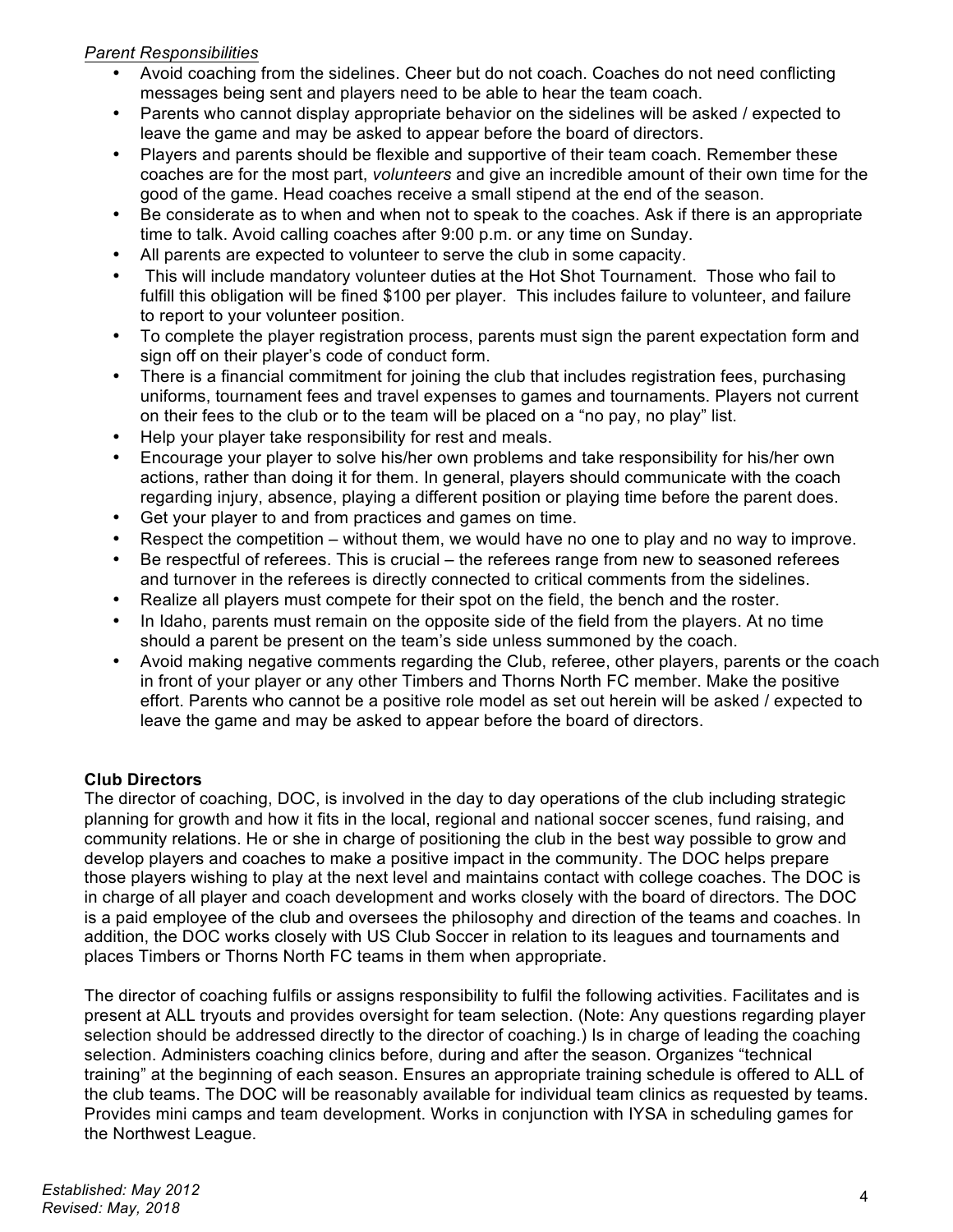# **Assistant Club Director(s)**

The assistant director(s) will assist the director in player and coaching development. The assistant director(s) are paid employees of the club and oversee the philosophy and direction of the teams and coaches. The assistant director(s) work closely with the director to develop coaching curriculum for the U-8 through U-20 teams. Works as a liaison to the city Parks and Recreation departments. The assistant director(s) also manage the technical programs for the boys and girls teams. This includes implementing and managing, clinics and other technical programs. Works with the director to coordinate access for teams into tournaments, events and leagues.

# **Club Registrar / Assistant Administrator**

The Club Registrar and Assistant Administrator handle most of the administrative side of the club which includes but is not limited to, all of the incoming phone calls, e-mails and other inquiries to the club. The Registrar completes all player, team, coach and volunteer registration for the club and is a paid employee of the club. The Registrar also facilitates the administrative side of tryouts and complies with the guidelines of the Idaho Youth Soccer Association (IYSA). The Registrar works with team managers providing assistance and training for their duties as team managers and helps finalize all state cup rosters. (Including: Rosters, Insurance Forms, Player Cards for IYSA and US Club.) The club administrator is also an advisor of our annual spring "Bill Eisenwinter Hot Shot Soccer Tournament". The Assistant Administrator coordinates the club wide raffle which is held every spring. The Assistant Administrator organizes all team volunteer rep information, works at the club office and is a paid employee of the club.

# **Board of Directors**

All positions on the Timbers and Thorns North FC Board are volunteer positions. Anyone interested in becoming a board member must notify the board president 30 days prior to the annual general meeting held each June. Board elections are held at the annual general meeting with results becoming effective immediately. Board members serve two-year terms that begin and end at the annual general meeting.

The board of directors discusses and makes decisions for the entire club. All parents are welcome to attend board meetings to share comments or concerns. If parents would like to address the board they must notify one of the board members 24 hours before the meeting so board members have the chance to read any items being presented and can give their full attention to the discussion. Individuals addressing the board will be given a set amount of time by the club president to address their issue.

The Board will consist of at a minimum President, Vice President, Treasurer and Secretary. This portion of the board will also serve as the executive committee.

Other positions on the board may include but are not limited to: Business Development Officer, Tournament Director, Fields Director, Fundraising Director, Referee Director, Public Relations Director, Parent Player Advocate, and Volunteer Director. The Immediate Past President shall offer support and guidance to the new board.

As needed, the board may also assign members to the following areas of interest: Park and Recreation, Land Procurement, and Long Range Planning.

# **Board Meetings**

Board meetings are held once a month (except July and December) on the second Wednesday at 7:00 p.m. at the Timbers and Thorns North FC Office. During daylight savings time, (typically November – March) of the off season, meetings start at 6:00 p.m.

The club director, assistant director(s), administrator and accountant attend board meetings but are NOT voting members on the board.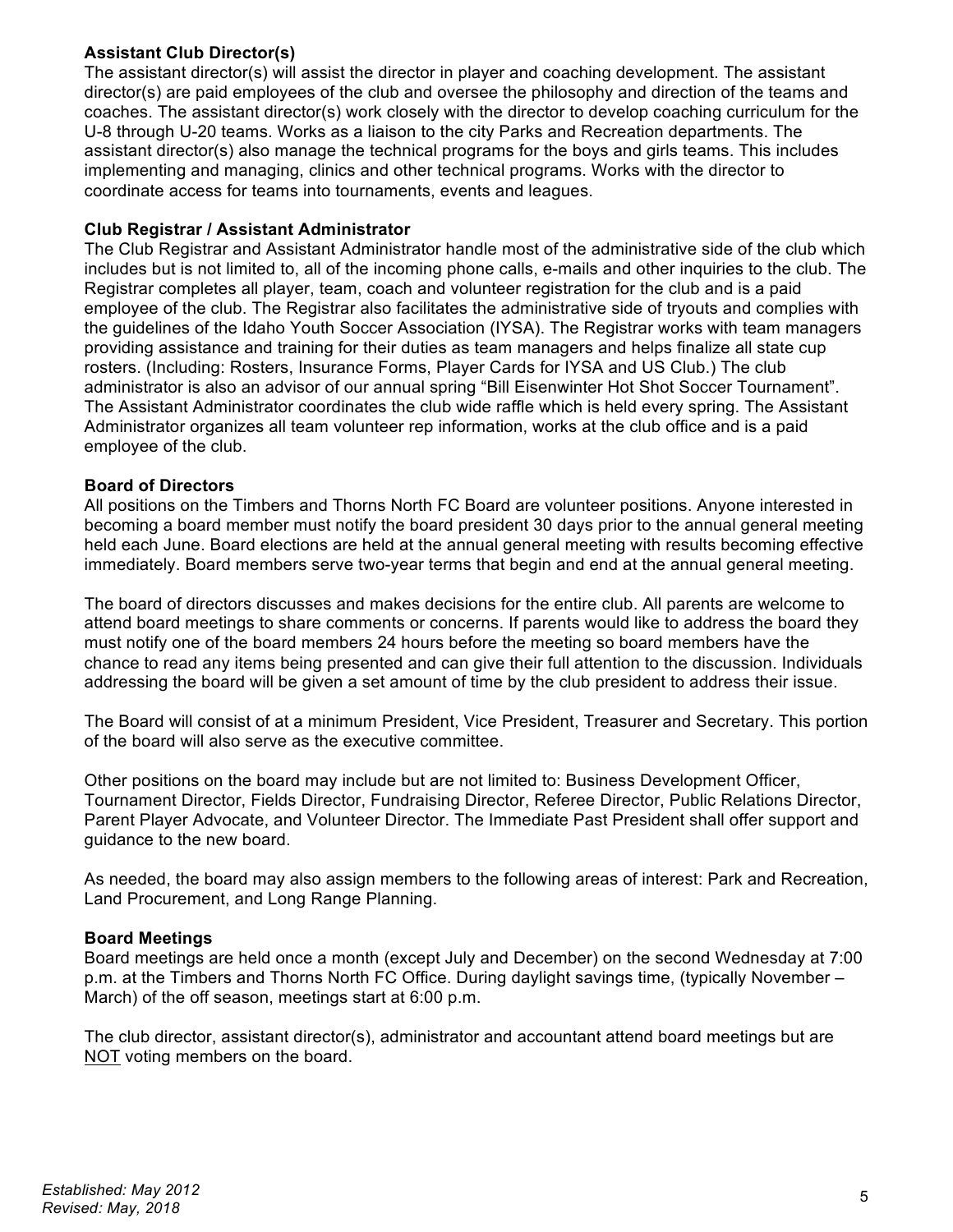# **Parent Volunteers**

Each team must have a parent assigned to each volunteer area. These positions are subject to change but are most likely to include:

# 1. *Team Manager* – **This job must be approved by the Club President, Registrar and Team Coach**.

This job is as important as the coach's job. If your spouse is a coach, we encourage you not to volunteer for this spot. You'll be overseeing the players and parents, organizing all paperwork, tournaments, travel and money. You will work hand in hand with your coach. The coach will do all the work on the field and you will make sure everything else gets done.

You can delegate volunteer positions as needed; it is your responsibility to make sure you have all positions below filled and keep them filled if someone leaves the team. This person will report to the Registrar.

2. *Referee Rep* – Each team will need two referee reps (preferably ADULTS). Reps will need to monitor the Timbers and Thorns North FC Club calendar for information on referee training and certification classes. Reps will be expected to attend a certification class. Both positions must be filled so we can ensure referees for all games (no officials = no games!). Referees will be trained to start as ARs (assistant referees) who work on the sideline of the field. Once established as an AR, referees may train to become center referees if they choose to do so.

NOTE: Teams not providing two active referees may find themselves with fewer home games. Referees are encouraged to bring all their ref gear to away games. At times those games will be short refs and there will be a chance to fulfill this spot for the match. This person will report to the Volunteer Rep on the Board.

3. *Field Rep* –Field Reps will set up and take down goals and nets, mark fields during the season, make sure the field is ready before each of your games, including, corner flags, any touch up paint that may need done, ensuring nets are secure and goals have appropriate sandbag weights. This volunteer also helps to prepare the fields for tournaments (mid-May).

Additionally, this volunteer will be the team field marshal for both home and away games. As Timbers and Thorns North FC parents, we need to set the example for our players. If the need arises, this person will provide a gentle reminder to any parent who has a "lapse" in sportsmanship. This person will report to the Field Rep on the Board.

4. *Club Board Rep* – This volunteer will attend the monthly Board meetings and report information from these meetings back to the Coach and Team Manager. Although attendance is not mandatory, all board reps are encouraged to attend the monthly board meetings. This person will report to the Board Secretary, be in contact with him or her to make sure they receive the board meeting minutes, and distribute the minutes to their team members.

5. *Raffle Ticket Rep* – Timbers and Thorns North FC holds an annual raffle fundraiser. The raffle ticket rep must be available from March through May to coordinate their team's raffle ticket activity. This includes distributing raffle tickets to each player/family on the team and ensuring all raffle tickets and money are collected and accounted for. This person will report to the Timbers and Thorns North FC PR/Fundraising Director.

6. *Hot Shot Tournament Rep* – The Hot Shot tournament reps will work together to support the Hot Shot Director. Currently the Timbers and Thorns North FC Club hosts the Hot Shot Tournament on Mother's Day weekend in mid-May. Volunteers will need to be available for scheduled meetings from July through mid-May. Activities will include, but are not limited to: participation on tournament subcommittee, scheduling team families for volunteer shifts at the tournament and any additional help the Hot Shot Director may need. This person will report to the Hot Shot Director and Co-Director on the Board. Teams may decide to assign this position to two people.

7. *Medical Kit Rep* – This person will make sure the medical kit and ice are always at games, practices and tournaments. This person will report directly to the Team Coach and Manager.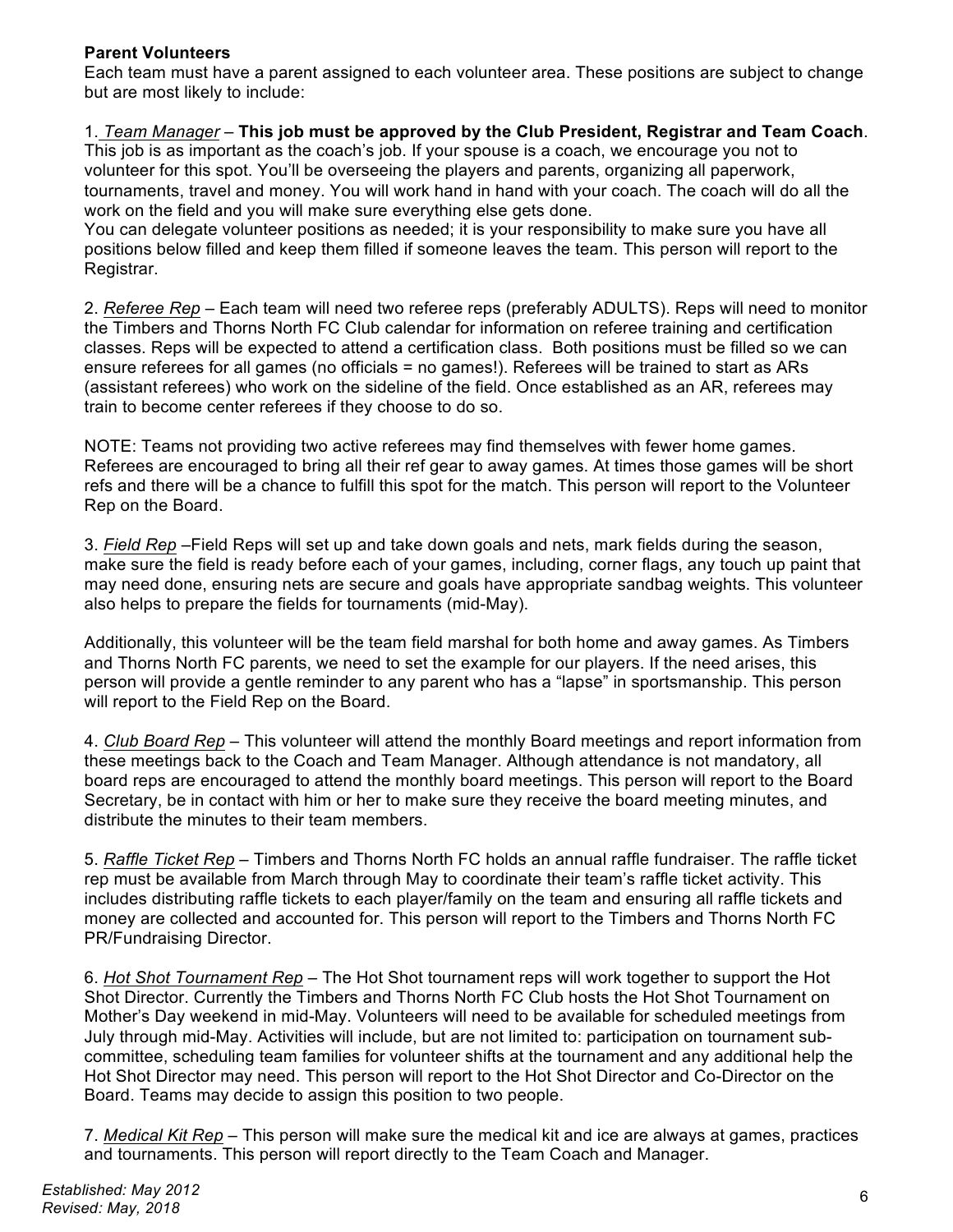8. *Public Relations and Team Pictures Rep* – This person will report outcome of league play and tournaments for their team to the Coeur d'Alene Press newspaper (youth sport section) and work with the Club PR Committee as necessary. Additionally, this person will coordinate transfer of team photos to the Club Board Website Manager for uploading to Timbers and Thorns North FC website. This person will also be responsible for making sure the team knows about upcoming Timbers and Thorns North FC gear sales. This person will report directly to the Club Public Relations Director.

9. *Hotel Travel/* – This person will coordinate hotel room blocks any time the team needs to book a hotel for road games or tournaments. This person will report directly to the Team Coach and Manager.

10. *Bench/Shelter Rep* – Each team should have a bench and/or a shelter for their team. If the team does not have a bench, consider collecting funds from all the team parents to purchase one. This person is responsible for bringing the bench and shelter, if applicable, to each team game. This person will report directly to the Team Coach or Manager.

11. *Team Social Rep* – Assist Coach and Team Manager with planning team socials at home or for travel games (team dinners, team parties, team bonding activities).

#### **Tryouts and Playing Season**

Tryouts for all age groups are held following the spring season, typically the first weeks of June before summer vacation. The date range for tryouts is set by IYSA. Check the website for actual dates.

*Players must try out each year*. *No spot is "guaranteed" because they have played previously.* The U-8 to U-14 ages are year round and include two season of league play. Fall league play runs from early September through the end of November. Spring league play runs from January through May. Additionally, tournament play can occur in July or August, between league play and following league play in the spring.

The U-15 and older teams begin play immediately following the fall High School season and continue through the summer.

*Play-ups on teams will only be allowed if the club director feels the situation is best for the player. This will be decided on a case by case basis.* Players who wish to try out for an older age group must submit their request in writing via a letter or email to the Director of Coaching and club registrar.

Tryouts for all teams older than U-18 will not be typically scheduled, due to the inability of players in these age brackets to be present for a tryout. Teams in these age brackets will be selected from a pool of players who have identified in writing to the club their intent to participate, or from players from a younger age bracket, as necessary, to field a competitive team.

# **Supplemental Tryouts**

These are tryouts that are coordinated to help teams pick up additional players before the fall or spring league play starts. These tryouts are offered during the year if necessary. A coach requests a tryout from the director at any time before the IYSA spring roster "freeze" date. The director, assistant director or designated coach must be present at all tryouts. If an "A" team offers a tryout, a "B" team player can attend and try out for any open spot(s).

#### **Tryout Procedure and Policy**

All players are expected to attend all tryout days as designated by their age group. Any player who moves to the area after tryouts are completed may be considered at the next scheduled tryout or at a supplemental tryout.

If a player is unable to attend and/or participate in tryouts, the Club Director must receive in writing a letter indicating the reason PRIOR to the start of tryouts. All letters must be sent the Director of Coaching three days prior to the start of tryouts to be considered. If a temporary medical condition or injury necessitates a waiver from tryouts, a statement of same may be required from a doctor at the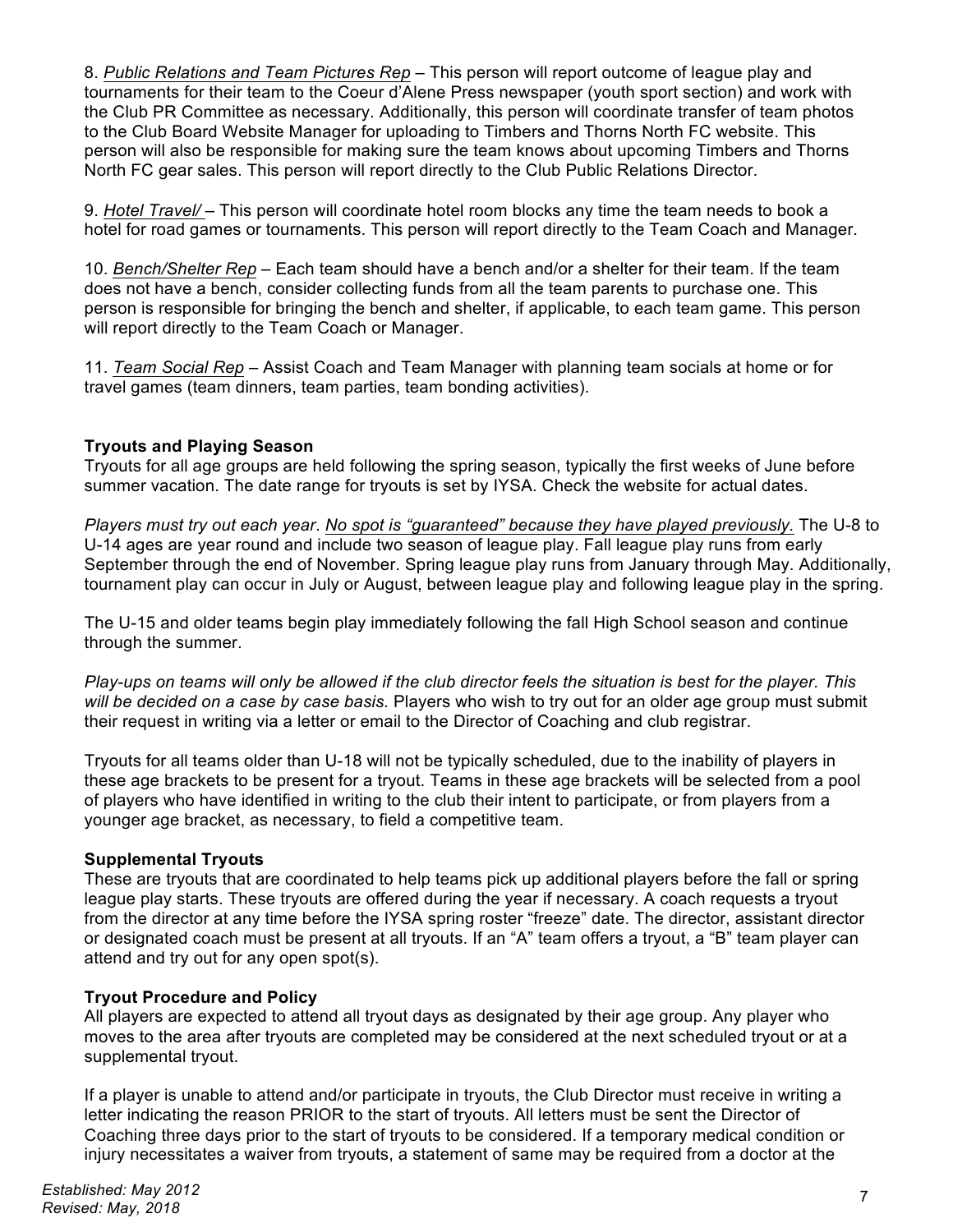discretion of the club director. A player who is temporarily unable to try out because of a medical condition may only be considered for a team if that player's ability can be ascertained by the club director. In cases of medical conditions or injury, if possible the player must register and check in at tryouts and is encouraged to be present on the sideline during the tryout.

# **Player Selection**

Player selection is the responsibility of the club director, assistant director(s) and the designated Timbers and Thorns North FC coaching staff.

# **Playing Time**

The Timbers and Thorns North FC is a *competitive* youth soccer program with the purpose of promoting and developing the game of soccer. As a competitive program equal playing time for all players is not a necessity as it is in recreational programs.

Teams below the U12 age groups are considered developmental, and shared playing time for all players is essential in their development. Every player should attend every practice and compete as if it is a game. Every player gets 100% playing and development time when they attend practice. Players not attending practices, may be penalized in playing time. Skill level, attendance and work rate at practices helps determine playing time.

All players who attend practices and work hard need playing time to develop their skills. It is very difficult to get everyone equal playing time on the field. The rules of the game, roster size, position, and injuries can affect this.

As teams get older with increasing competition (U-12 and above), it becomes necessary to play the better players more. As a result, there may be a greater disparity in playing time between players.

Regardless of age group, there is no guarantee of playing time for players on *any* team that advances to the State Cup or Regional Tournaments.

# **Practices**

In general, teams will practice two to three times per week.

Practice days and times are decided by the coach. Younger teams typically practice two days per week while older teams may increase their practices to three days per week. Practices are usually are one and a half hours for the younger teams and up to two hours for the older teams. This is approximately the same amount of time players will be on the field from start to finish during a game.

Day of the week and times for practices will vary depending on the schedule of the coach and field availability. Every effort will be made to maintain consistency in practice schedules to enable parents and players to plan accordingly.

Appropriate training attire must be worn for practice. Uniforms are NOT appropriate training attire. Soccer clothing – shorts, socks, shin guards and designated practice shirts – must be worn for training. No tank tops or jeans allowed.

Practices are normally held rain or shine. If you do not receive notice that a practice is cancelled, you should assume that practice is on. If necessary, the coach can cancel practice at the field. The coach and/or club director have the right to cancel any practice if he/she believes the safety of players is at risk.

Although teams can practice and play in all kinds of weather, lightning is cause for immediate suspension or termination of play. The '30/30' rule for lightning safety could save lives. The first '30' means that you need to take cover (in a sturdy building or a car) if you hear thunder within 30 seconds of the lightning flash ('flash to bang' ratio). Then wait at least 30 minutes after the last lightning flash or thunder in order to resume normal activity.

All players are expected to make an investment in their own development beyond the formal training time scheduled with the team. Players are encouraged and expected to discuss ideas for skills improvement with their coach and practice and play on their own outside of regular practice.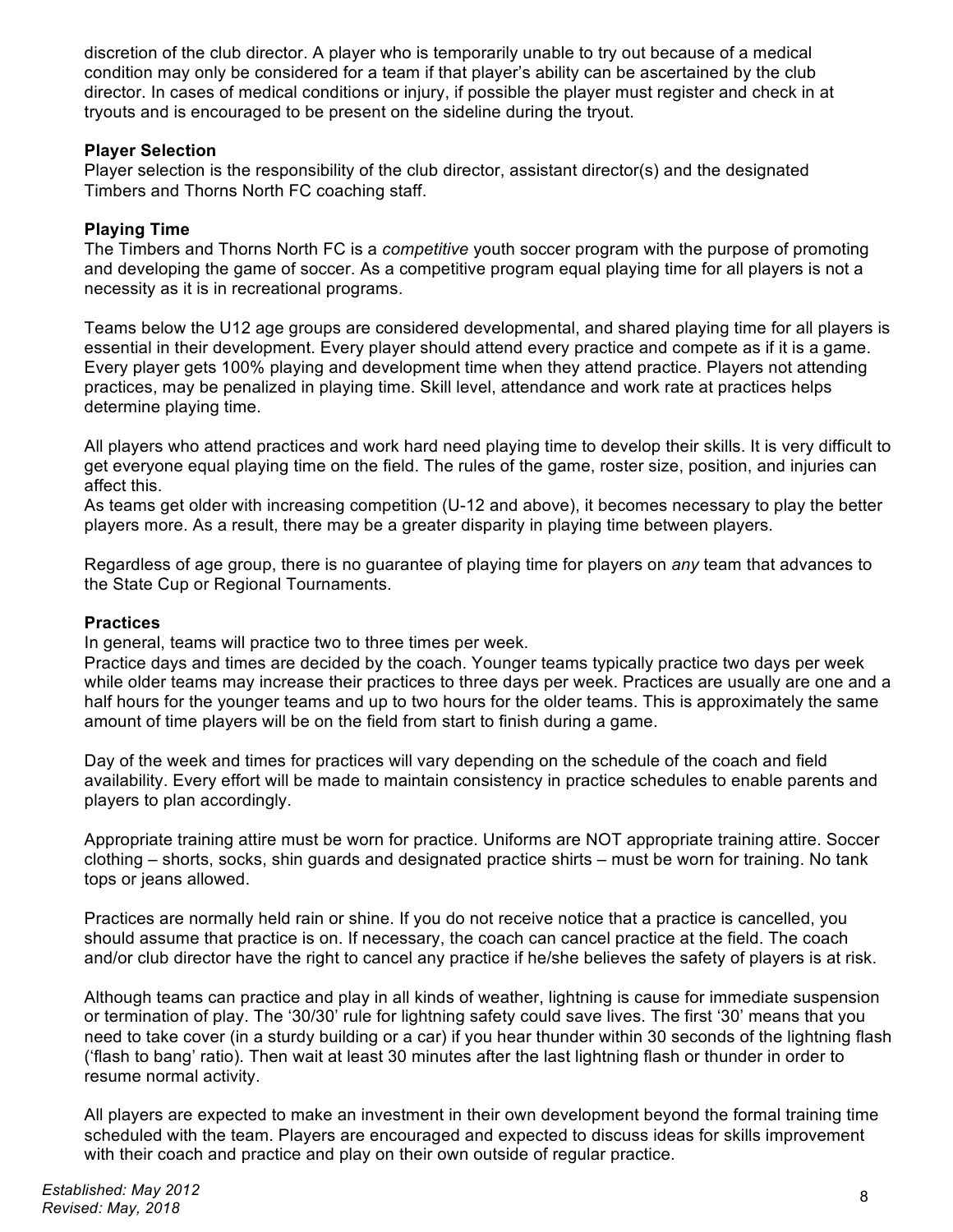The Club Director will develop a master schedule for the calendar year so that each team receives its share of professional staff coaching.

If a player cannot make practice, it is **the player's** responsibility to contact the coach before the practice begins. Failure to do so will result in an unexcused absence and reduction of playing time for the next game. If the player does not attend any of the practices, they will not play that weekend but will be expected to attend the game and support their teammates.

# **Tournaments and Summer Training**

When available, players are encouraged to participate in all Timbers and Thorns North FC technical training programs (fall/winter/spring/summer). This includes Timbers and Thorns North FC academy training, camps, tournaments, and leagues.

# **Team Registration Meeting**

After teams are selected, families may check the website on the designated date to see if their player was selected. With this information, there will be direction given on completing a medical release, volunteer representative information sheet and a list of items to be brought to the registration meeting.

Parent(s) should attend this meeting with their player. This is the time when parents and players will meet their teammates and fellow parents. All volunteer positions are filled at this meeting. Missing this meeting, will result in an assignment of a remaining parent volunteer position for the team. Any additional registration paperwork is handled at this meeting. This is also the time that players and parents can meet the coach(s) for their team. The coach and parents will discuss upcoming tournaments and which tournaments the team will be attending. Each team manager is responsible for registering the team for tournaments.

Note: The cost of all tournaments is equally divided among all players whether, the player can attend all of the tournaments or not. Tournament fees are non-refundable.

# **Team Roster Guidelines and Guest Players**

It the policy of the Idaho Youth Soccer Association (IYSA) that players, can only be registered on one team roster in any state at any given time. Players are committed to the club for the entire seasonal year (July 1 to June 30). Players may play as guest players within our own club with the approval of both team coaches. Players wishing to play as guest players for another club must receive permission from the club director. Coaches and DOC from other clubs must obtain permission from the Timbers and Thorns North FC DOC, prior to asking the player to guest play. Those violating this policy are subject to illegal recruitment penalties.

# **Club Equipment Sponsor**

The Timbers and Thorns North FC has an exclusive apparel contract through the Portland Timbers FC and MLS (Major League Soccer) which currently uses Adidas brand apparel. They agree to give us special pricing on all equipment and uniforms as well as being the official sponsor of our Hot Shot Tournament. In return we agree to have all of our teams wear Adidas exclusively throughout the year. **All players and goalkeepers are required to wear Adidas (shorts, shirts, socks) for all games and tournaments. Players will not be allowed to play until they adhere to this policy.** Players are not required to wear Adidas shoes or goalkeeper gloves. Players practice shirts are included in the uniform package and will be worn for all practices. The length of the contract usually runs for two to three years after which we evaluate the relationship.

# **Uniforms and Uniform Costs**

Uniforms are purchased approximately every two years, and the cost is determined at that time. The uniform package includes two sets of game uniforms (one red and one white), shorts, socks, team warm ups, practice shirts.

Only club-approved uniforms can be worn for regulation games, including both league play and tournaments. Uniform colors and styles are coordinated with the Timbers and Thorns North FC colors.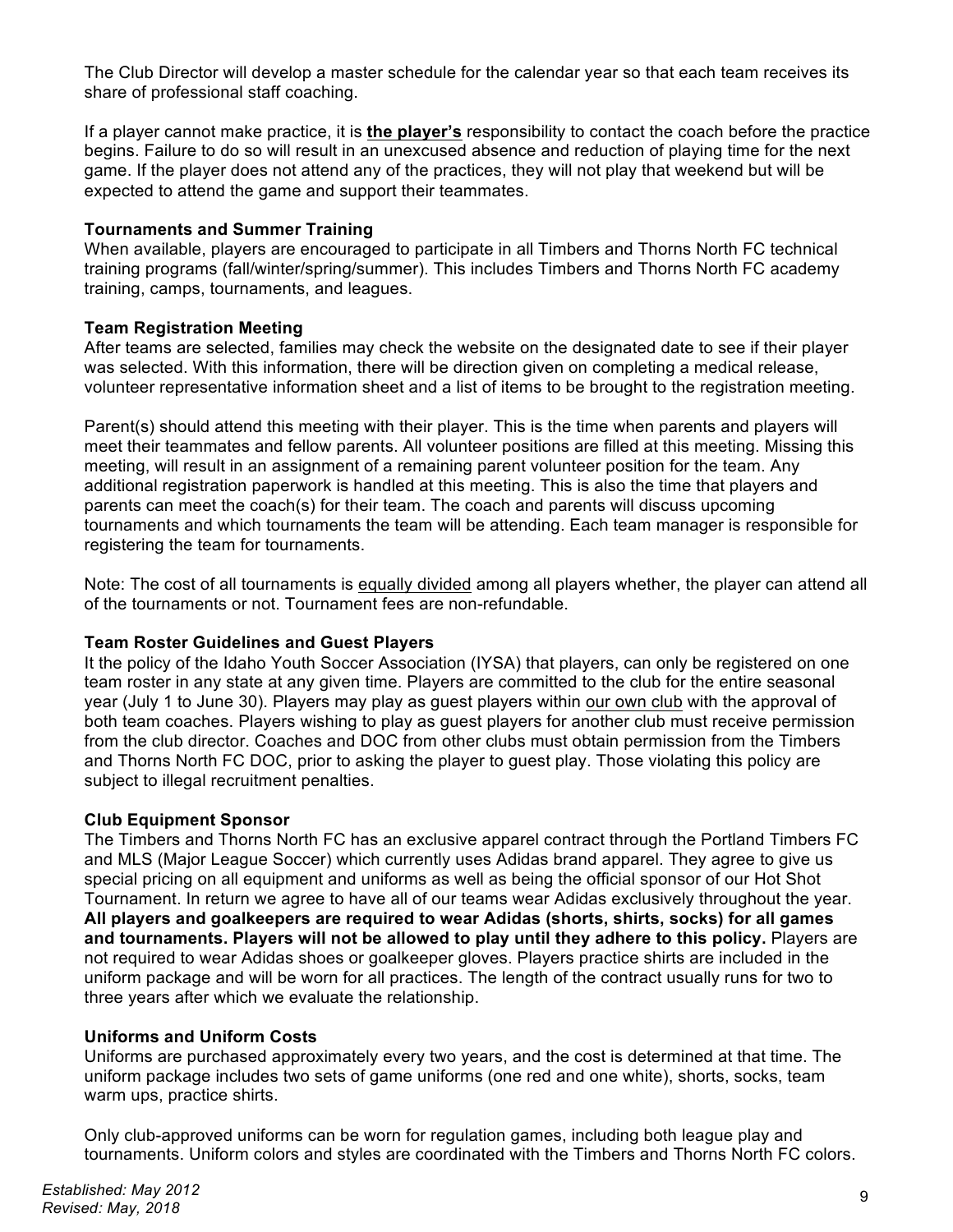Each player has a home and away uniform consisting of a jersey, shorts and socks. The DOC's approve the new uniforms every two years in February prior to the June tryout to ensure uniform availability for the club. There will be no deviations from the DOC-approved Timbers and Thorns North FC club uniforms.

Based on the contract with Adidas, the Club requires players to purchase new uniforms every two to three years. If a manufacturer unexpectedly discontinues a style, players may have to purchase more than one uniform in a season. The club makes every effort to limit the number of uniforms each player must purchase.

Additional shirts, sweatpants, thermals, hats, headbands and even light gloves should be kept in the player's bag in case of cold weather.

# **Player Equipment**

Every player is expected to come to practices and games prepared. Minimally, this means wearing the proper uniform or practice clothing, cleats (or appropriate shoes for the playing surface), and shin guards, and bringing an appropriately sized, properly inflated soccer ball, and a water bottle. Mouth guards are recommended for all players but are not required. All players should always bring both uniforms to all games in case their uniform color must be changed to accommodate the opposing team.

All players in all games and practices must wear shin guards. Eyeglasses, jewelry, and earrings may be deemed dangerous by referees and should not be worn during practices or games. Approved protective eyewear or contact lenses should be worn instead of eyeglasses.

# **Tournaments and League Travel – Coach Reimbursement**

There are a few local tournaments throughout the year. Tournaments are selected by coaches with the recommendations of the club director. Timbers and Thorns North FC strives to enter our teams in tournaments that complement league play. Most teams compete in two tournaments in the fall and two to three in the spring. Most applications are due six to twelve weeks prior to the tournament. The coach or manager must be sure the tournaments they attend are sanctioned by the state in which the tournament is held. Travel papers are only required for tournaments outside the United States, such as those in Canada.

When a tournament or league game requires a hotel stay, team parents are expected to cover the head coach's travel expenses. This includes paying for a standard hotel room (if needed), mileage reimbursement at a rate of \$0.40 per mile, and \$40 per day for meals.

# **Travel**

All teams need to expect to travel. Traveling to competitive soccer tournaments is a key component for the development of players and teams. When our teams and players are matched against strong competition, it requires them to elevate their level of play and performance. Travel for younger age groups is typically closer to home. It exposes players to traveling and improves their ability to focus as a team. Travel for older teams focuses on competition and exposure to college coaches.

Commitment to a Timbers or Thorns North FC team means commitment to league play and tournament travel. Planned tournament and league discussions will be made available at the first parent-coach meeting before the upcoming season. Players who make a commitment to a team should commit to attend all team events, including league play and tournaments. If a player decides not to attend a tournament that the group has agreed on, they will still have to pay their portion of the tournament fees.

Player who are old enough to drive are only allowed to drive to practices and games in the county in which they live in. Per Idaho State law, all drivers need to carry their own automobile insurance. IYSA insurance does not cover travel to and from games.

Hotel arrangements for games and tournaments requiring an overnight stay will be made by the travel rep for the team. It is strongly encouraged that all players stay at the same hotel.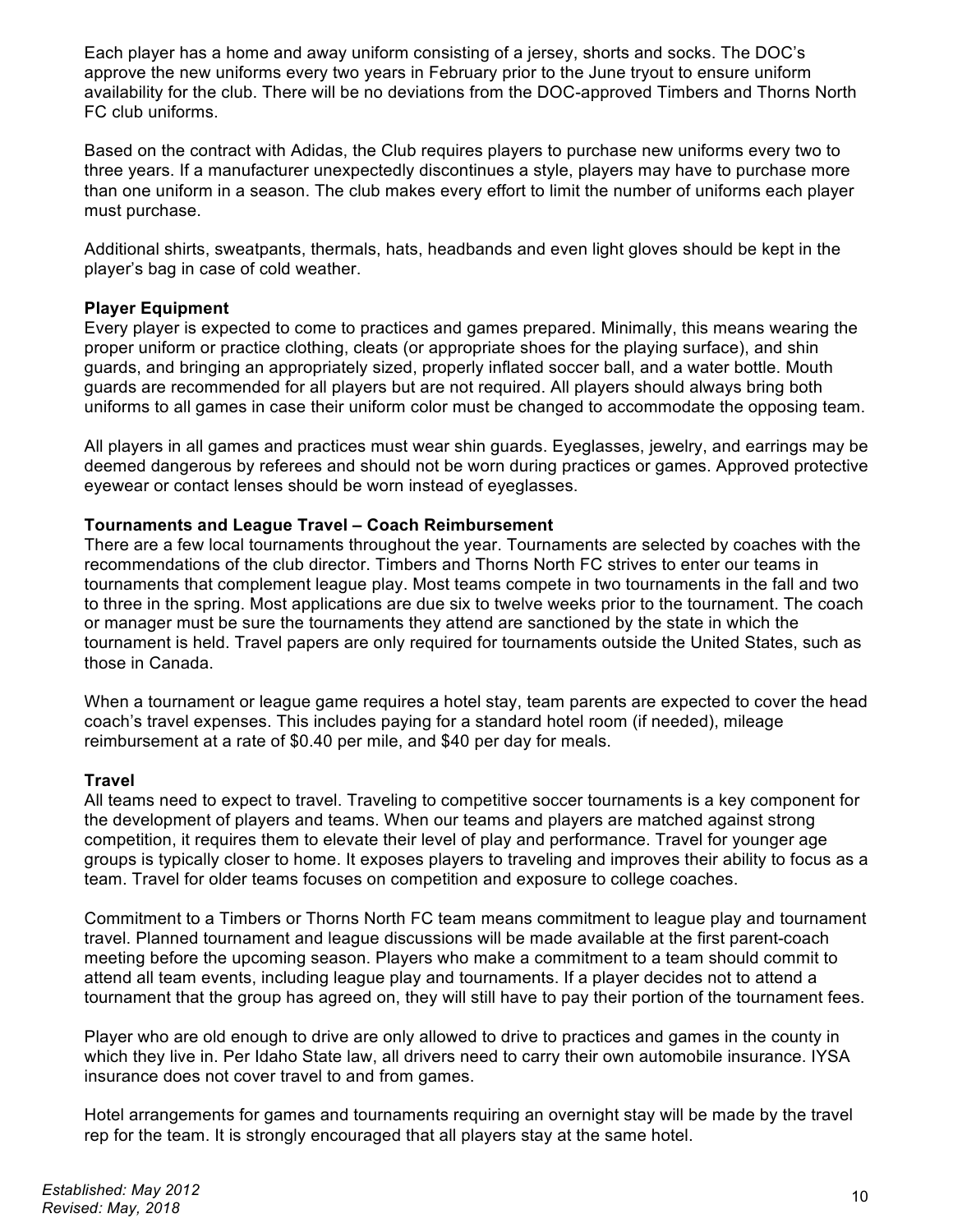# **Club Fees and Payment of Fees**

#### Club Registration

Club registration fees will be determined by the board of directors prior to June 1 of each year. Soccer fees are for a full soccer year (July 1 to June 30), including a fall and a spring season. Registration fees are collected at tryouts. Club fees may change from year to year.

Registration fees cover professional coaching, referee fees, registration with the Idaho Youth Soccer Association and League Fee Registration.

If payment has not been received by the designated date the player will be placed on the "no pay; no play" list, be ineligible to play and may lose their spot on the team.

#### *After a player makes a team*:

When a player is selected for a team, they have taken a position that could have been occupied by another player. Club registration is non-refundable if the player leaves a team voluntarily. Non-voluntary withdrawal from a team (moving, death in the family, season-ending injury and other extenuating circumstances beyond the direct control of the family) is addressed on a case-by-case basis.

If a player is not selected for a team, registration fees will be refunded in full.

All parents are required to pay their child's registration and tournament fees regardless of their position within the club.

Medical Kit: Each team is to supply their own medical kit. Medical kits should be replenished on an asneeded basis and is a shared cost of the parents on that team. This typically costs \$5 to \$10 per player, per season.

#### Tournament Fees

Team tournament and travel fees must be paid by the deadlines established by the manager who is registering the team for the tournament. (Usually by mid-July for the fall season and by mid-December to mid-January for the spring season. Teams are also responsible for collecting sufficient funds from each team player to cover the travel expenses of the team's head coach (gas, hotel, meals, etc.). These costs will be divided among all players on the team whether the player is attending the tournament or not.

If payment has not been received by the designated date, the player will not be allowed to play in games, practices and tournaments until payment has been made.

# **Delinquent Accounts**

When faced with a delinquent account, the club director/board of directors has the discretion to impose sanctions including restricting travel to tournaments and/or requiring the player to sit out games and practices until payment is made in full or arrangements are made to pay the delinquent account in a timely manner. No player will be restricted from play based upon a delinquent account without adequate prior notice to the player and the player's parents. Adequate notice will include an email or letter provided a minimum of seven days prior to playing restrictions being imposed.

#### **Nonsufficient Checks**

The board reserves the right to charge a fee for any check payable to the club that was returned for nonsufficient funds. The fee will include actual bank charges plus an administrative fee for extra work required to clear up the account.

# **Financial Aid**

A financial aid fund is available to provide assistance to Timbers and Thorns North FC players who would not be able to play competitive soccer without such assistance. The scholarships are based on need, not priority. Aid is available to Timbers and Thorns North FC players on a first-come, first-served basis after the Timbers and Thorns North FC Financial Aid Committee has received a completed application from the parents of the Timbers or Thorns North FC player and the committee has reviewed and discussed the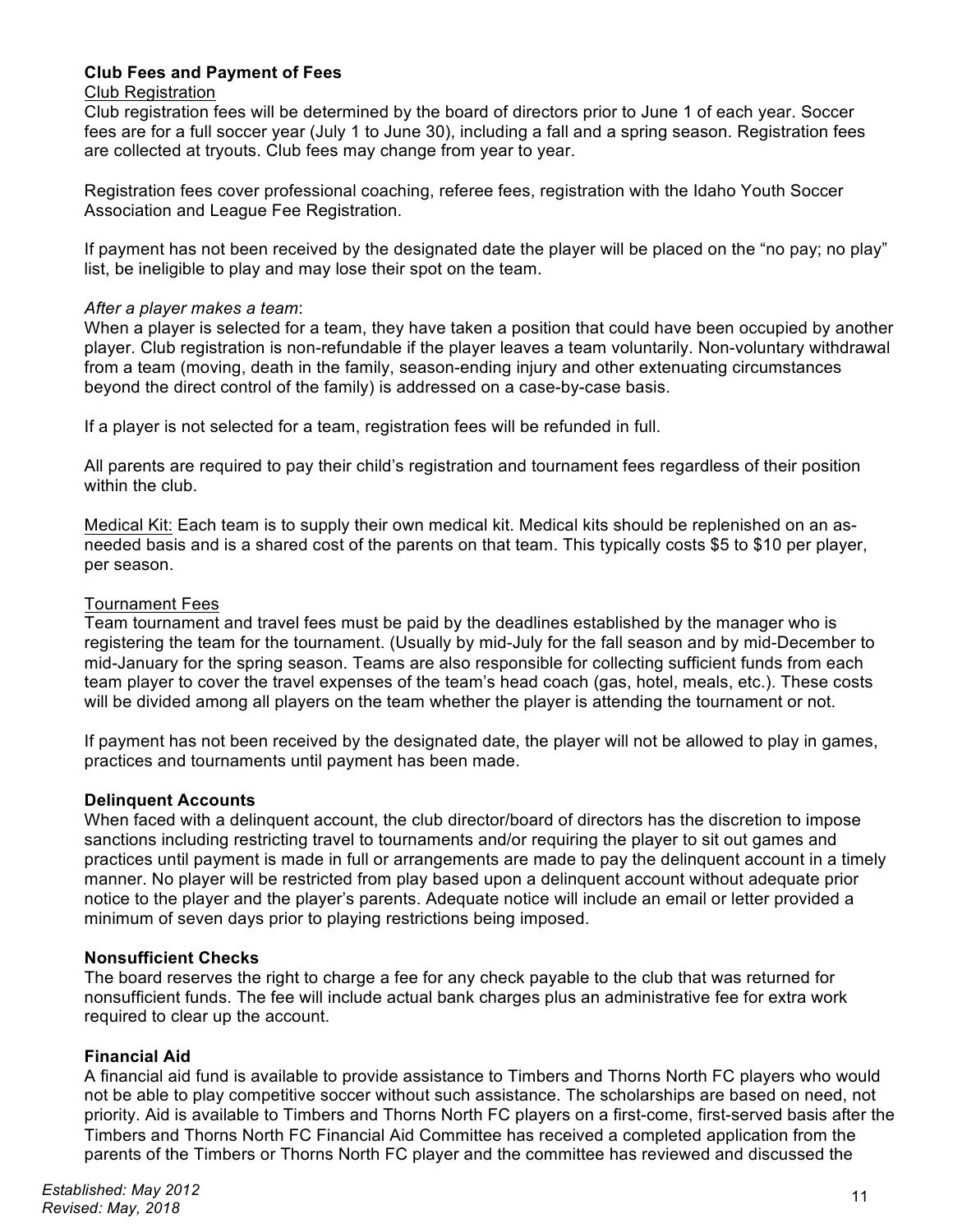application. Financial aid is only available to alleviate registration fees. It is not intended to cover tournament fees or uniform costs. An individual player sponsor may be available to assist with tournament fees or uniform costs. Contact your team manager or a board member for more information.

# **Functional Training**

Functional training is training that focuses on a specific position or group of positions (i.e., defenders, midfielders, forwards, etc.). It is only appropriate for 11v11 teams and may be conducted with multiple teams present. Players are expected to attend functional training sessions even if they are provided outside of a team's usual practice time.

# **Fundraising**

The financial commitment required to play traveling and competitive soccer can be significant. Timbers and Thorns North FC is committed to fundraising for both the club and individual teams. It has been our experience that a great percentage of costs can be decreased with proactive fundraising. Parent volunteers are the primary drivers behind the fundraisers and full participation by those players receiving scholarships is expected.

The club has two annual fundraisers that all teams and parents are expected to participate in:

Hot Shot Tournament – This tournament is hosted by our club. The funds raised from this tournament go toward field development and toward the Club Director, Assistant Director and Club Administrator salaries.180+ teams participate each year at this event. Each family takes on duties to ensure the success of the tournament. Duties may include team check-in, field marshalling, field set up/take down, clean up, etc.

Spring Raffle – This event usually starts in March, and the drawing is held in May each year.

# **Referees**

It is extremely important that parents are supportive and encouraging to referees. Without referees we will not have anyone to officiate games and they will be cancelled. Yelling at the referee will not change a call that has already been made. Due to the constant shortage of referees, each team MUST have a minimum of two referee representatives that will referee and assistant referee games during the season. Teams without active representatives may be unable to find referees and therefore have fewer home games.

# **Olympic Development Program (ODP)**

ODP is a statewide program for all players who want to improve their play. It serves as an identification program for U.S. youth national and regional teams. There are occasional district trainings, but most of the training takes place in Boise. ODP requires a separate fee for participation. Families interested in entering their player in ODP should discuss the program with the DOC and their team coach.

# **Indoor and Futsal Soccer**

Winter indoor soccer leagues are not affiliated with or sponsored by IYSA or the Timbers and Thorns North FC. However, the Club encourages all teams to participate in winter indoor soccer leagues. Indoor soccer is a great way to stay in shape during the winter months. The more a player plays the game, the better that player becomes.

# **Communication on Issues of Concern**

When issues and concerns arise at the team level, the board recommends the following process:

- 1. Players should be encouraged and expected to talk directly to the team coaches and discuss the specific issue of concern.
- 2. If this is not possible or is unsuccessful, then both the player and the parent should talk with the team coaches.
- 3. If the issue is still not resolved, the player and parent should contact the club Parent/Player Advocate. The Parent/Player Advocate will contact the DOC if needed.
- 4. The President and the Board of Directors should only be used as a last resort to resolve coach/player/team issues. If parents would like To present a concern to the board, they should provide a brief (no more than one page) written summary of the situation to the Board President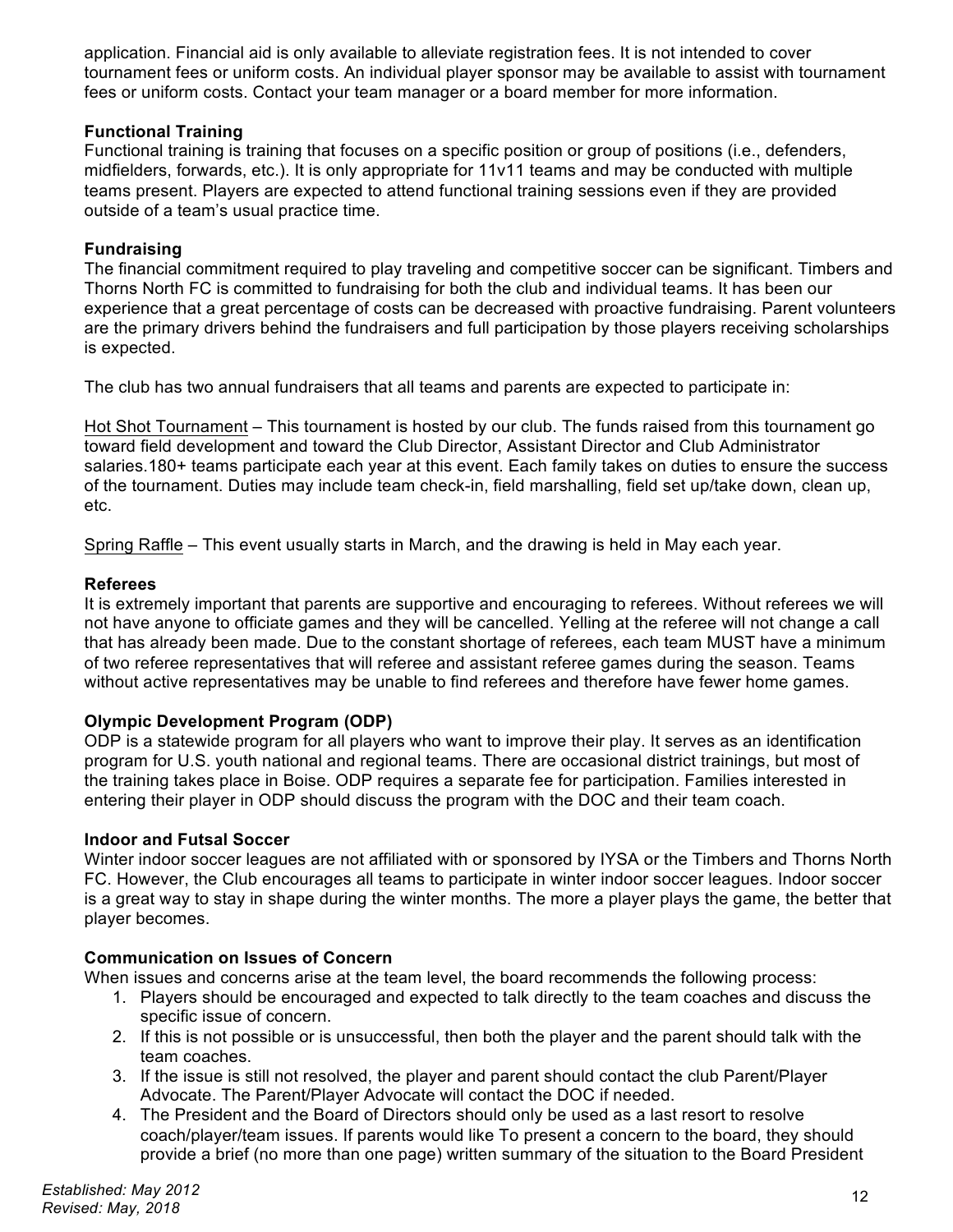at least one week prior to the board meeting. The parents may attend the board meeting, but they are asked to be respectful of the board's time and other agenda items.

#### **24 Hour Rule**

The 24 hour rule states that parents who are upset must wait 24 hours before contacting their team coach. This protects coaches from inappropriate parent behavior gives parents' emotions time to cool, and helps preserve a positive environment for all players.

Parents should strictly avoid discussing any issues they may have with a coach before, during, or immediately after matches. This includes face to face conversation, email, or phone communication. Parents who have a concern should honor the 24 hour rule, then schedule a time to meet with the coach.

The 24 hour rule is strictly enforced by the Club's board of directors. Failure to adhere to this rule may lead to banning parents from matches and loss of club membership. All coaches need to contact the DOC if a situation has occurred.

#### **Academics**

Timbers and Thorns North FC expects all players to strive to perform their best on the field and in the classroom. The Timbers and Thorns North FC has a strong tradition of academic excellence and we encourage all players to organize their schedules to ensure they have adequate time to devote to their studies. Having homework is not an acceptable excuse for missing practice. Players who miss practice miss the opportunity to get better individually and hurt their team. All players have homework and as athletes they must manage their time wisely. If players are having issues in school they need to have their parents talk with the coach to work out an acceptable plan.

#### **Multisport Athletes and Year-Round Soccer**

We do support our multi-sport athletes and we work with players and parents to work out a fair and equitable plan for those players that wish to pursue other sports and interests. Timbers and Thorns North FC has always been willing to "share" its players with other sports and interests and have found that success comes in those situations that are fair and equitable for the player's Timbers or Thorns North FC team, the player and the competing activity. It must be known that to earn playing time, players must attend at least one practice per week.

However, for those players who wish to play full time soccer, the Timbers and Thorns North FC provides that opportunity on a year round basis with continued professional guidance.

# **Club Bylaw Information**

For purposes of the bylaws, members are considered: parents of players, players, directors, all team coaches and assistant coaches, referees, administrative personnel and volunteers. Listed below are sections of the bylaws listed verbatim.

Section 3.4 of the bylaws states:

Section 3.4 Member Discipline: The Board shall have the authority to deny or revoke membership status to anyone having a moral character inconsistent with the stated purposes of the Club; whose participation in the Club is potentially disruptive to the operations of the Club or dangerous to the other Members; or who has failed to abide by or violated the provisions set out in the Timbers and Thorns North FC Parent Expectations Form, the Timbers and Thorns North FC Code of Conduct, or the IYSA Coaches' Code of Ethics (if applicable) as determined by the Board.

#### Section 7 of the bylaws states:

Section 7 The Board shall have the power to impose reasonable nonmonetary penalties and/or suspensions of the Member's rights (e.g., voting rights, playing rights, or other rights of participation in Club activities) or other appropriate discipline for failure to comply with the Bylaws or duly adopted Policies; provided that all such discipline shall be imposed in accordance with duly adopted Policies, and that the accused shall be given notice and the opportunity to be heard by the Board with respect to the alleged violations before a decision to impose discipline is reached (provided that temporary discipline may be taken by the